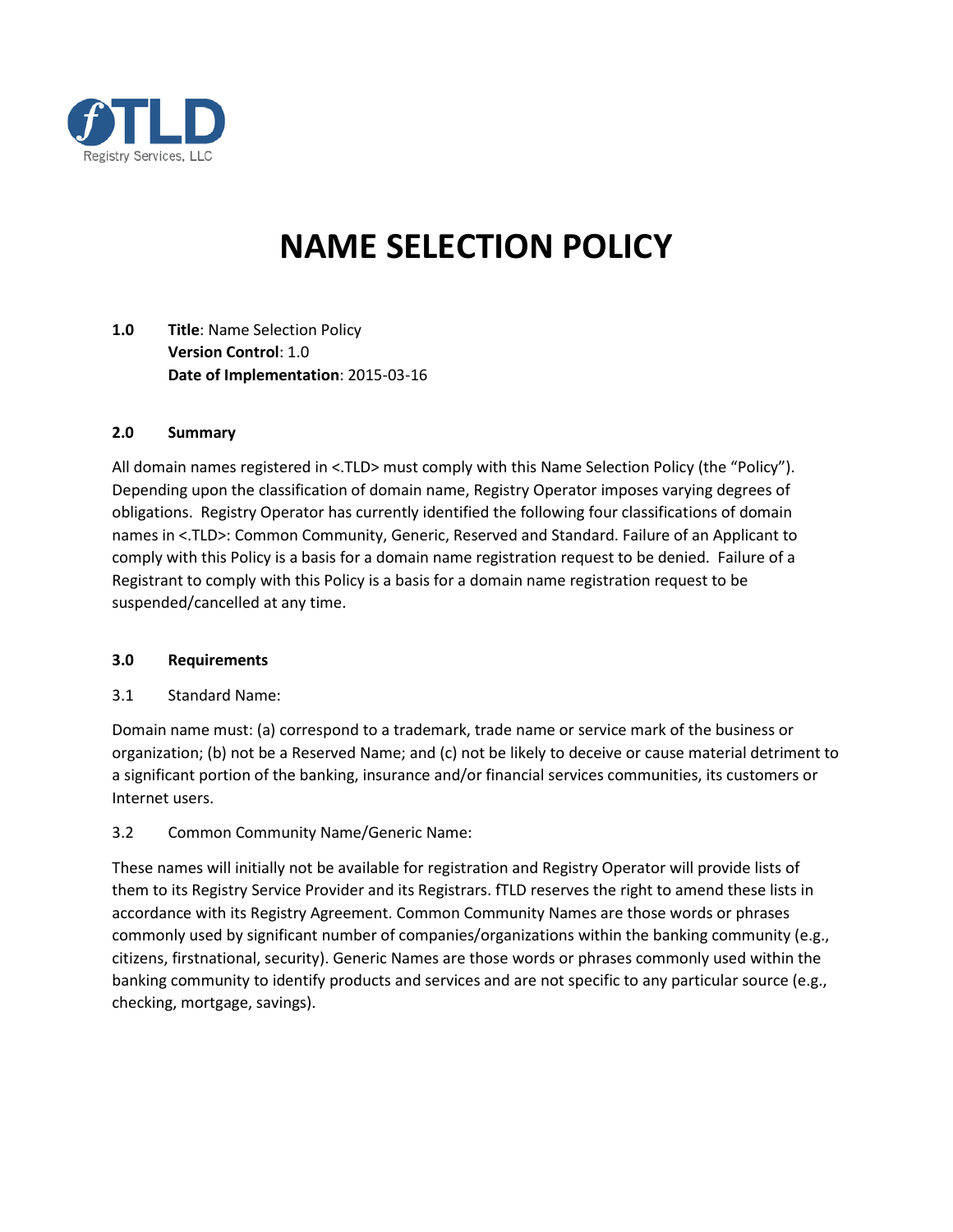### 3.3 Reserved Name:

A Reserved Name is a domain name not available for registration. Registry Operator reserves the right at any time to amend the Reserved Name list in accordance with its right and obligations set forth in the Registry Agreement, including, without limitation those domain names:

- 3.3.1 Reserved for operations and other purposes (e.g., Common Community Names, Generic Names); or
- 3.3.2 Restricted to comply with ICANN requirements.

## **4.0 Denial/Suspension/Cancelation**

Registry Operator reserves the right to deny, suspend and/or cancel at any time a domain name registration or request for registration found to be in violation of this Name Selection Policy.

## **5.0 Amendment**

Registry Operator reserves the right to modify this Policy at its sole discretion in accordance with its rights and obligations set forth in its Registry Agreement. Such revised Policy shall be posted on Registry Operator's website a[t www.ftld.com/policies/](https://www.ftld.com/policies/) at least 15-calendar days before its effective date. In the event that a Registrant objects to the any change in this Policy, the sole remedy is cancelation of the domain name registration.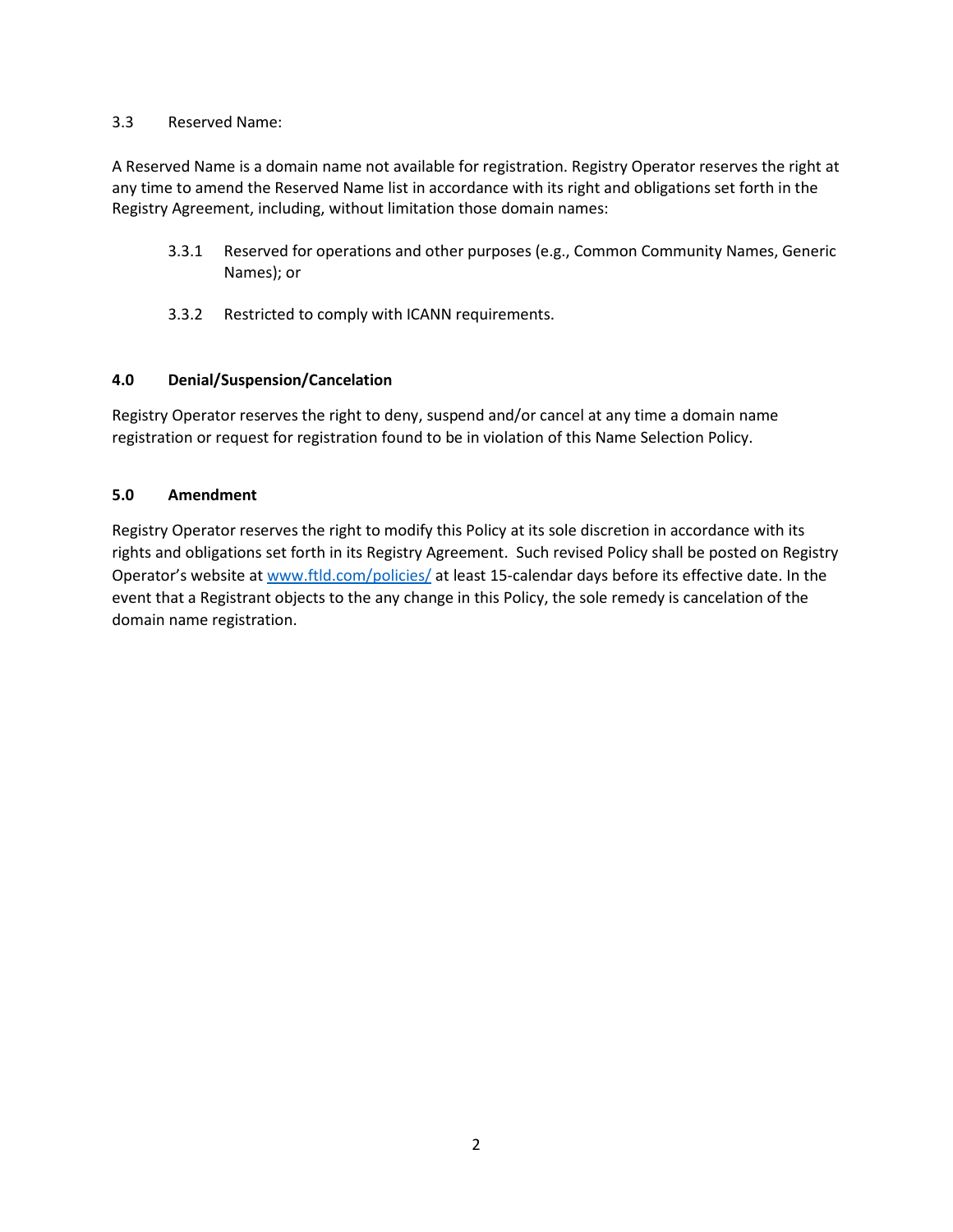#### **Name Selection Policy Implementation Guidelines**

Registry Operator's implementation of this Policy defines the term "corresponds" to include, but not be limited to, the types identified in the following table and examples.

The following is a non-exhaustive list of examples of domain names that correspond to a trademark, trade name or other service mark of a business or organization eligible to register in <.TLD>.

| Corresponding Type: Exact Match; Exact Match Spanning the Dot     |                                |  |
|-------------------------------------------------------------------|--------------------------------|--|
| <b>Company Name (DBA)</b>                                         | <b>Domain Name</b>             |  |
|                                                                   |                                |  |
| <b>Crest Bank</b>                                                 | CRESTBANK.BANK, CREST.BANK     |  |
| <b>Alliance Bank of Maine</b>                                     | ALLIANCEBANKOFMAINE.BANK       |  |
| <b>McLeod Bank</b>                                                | MCLEODBANK.BANK, MCLEOD.BANK   |  |
|                                                                   |                                |  |
| Corresponding Type: Exact Match w/Additional Term - Prefix/Suffix |                                |  |
|                                                                   |                                |  |
| 2nd Bank                                                          | <b>OUR2NDBANK.BANK</b>         |  |
| <b>Best Bank</b>                                                  | MYBESTBANK.BANK                |  |
| <b>Bank of Amelia</b>                                             | THEBANKOFAMELIA.BANK           |  |
| <b>ABC Bank</b>                                                   | ABCBANKONLINE.BANK             |  |
|                                                                   |                                |  |
| <b>Corresponding Type: Exact Match w/Additional Term - Geo</b>    |                                |  |
| <b>Best Bank</b>                                                  | BESTBANKMONTANA.BANK           |  |
| 2nd United Bank                                                   | 2NDUNITEDBANKND.BANK           |  |
| <b>Mountain Bank</b>                                              | MOUNTAINBANKUS.BANK            |  |
| <b>Allied Bank</b>                                                | ALLIEDBANKKS.BANK              |  |
|                                                                   |                                |  |
| <b>Corresponding Type: Partial Match w/Missing Terms</b>          |                                |  |
| Fargo Savings and Loan                                            | FARGOSAVINGS.BANK              |  |
| J P Jones Federal Savings Bank                                    | JPJONESBANK.BANK, JPJONES.BANK |  |
| 1st Rodeo State Bank                                              | 1STRODEO.BANK                  |  |
| <b>Colonial Community Bank</b>                                    | COLONIAL.BANK                  |  |
|                                                                   |                                |  |
| <b>Corresponding Type: Partial Match w/Abbreviations</b>          |                                |  |
| National Bank of Louisiana                                        | NATBANKLA.BANK                 |  |
| eBank of Florida                                                  | EBK.BANK                       |  |
|                                                                   |                                |  |